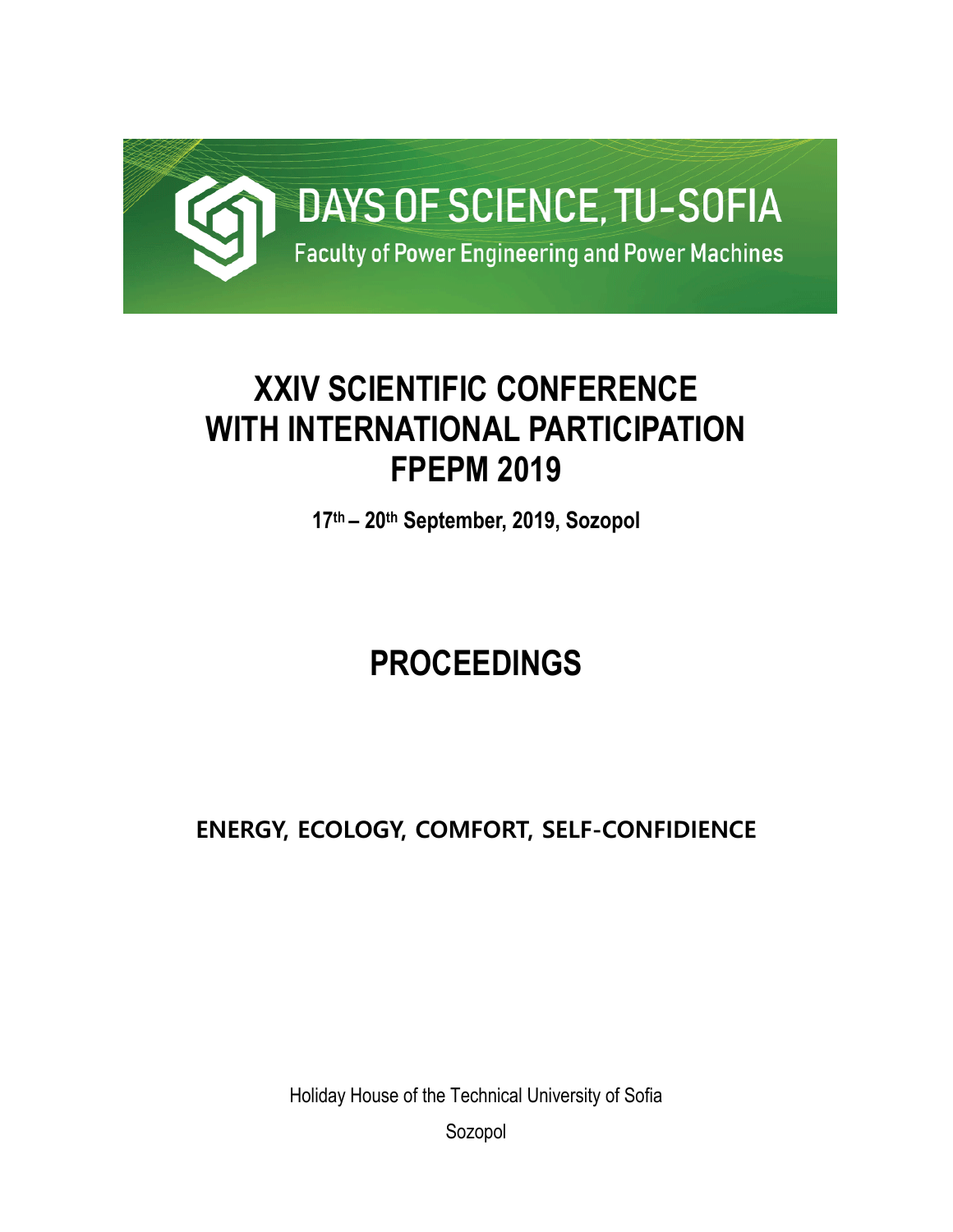#### **Effect of sliver opening on neps in rotor spun yarns**

Radostina A. Angelova, Daniela Sofronova

*The paper presents the dependency of neps in rotor spun yarns (cotton 100%) on variations of opening roller speed, teeth inclination of the opening roller and opening of the carded sliver. Three types of opening rollers and three levels of opening speed were used to produce 40 tex rotor yarns while keeping the other spinning parameters constant. The coefficient of points per fiber was used to evaluate the joint effect of opening parameters on the number of neps in the spun yarns* 

**Keywords**: rotor spinning, cotton spun yarns, neps, opening roller speed, coefficient of points per fiber

#### **Introduction**

Neps are one of the yarn imperfections that determine yarn quality. They are controlled via measurements on Uster apparatus. The neps cause yarn breaks during weaving and knitting due to the blocking of the holes of the yarn guides. In knitting machines, neps can also block the needle hooks, which provokes breaks and holes in the knitted fabric. The neps on the face side of the fabrics may cause unprinted or undyed spots that worsen the fabric appearance, especially when dark colors are applied.

Neps in rotor yarns are frequently observed as the carding system is applied in the open-end (OE) rotor spinning. The absence of a combing machine allows several neps from the raw material to stay in the rotor spun yarns. The winding process is also not used in the OE spinning technology, as the rotor yarns are directly winded onto a bobbing. Thus, two essential processes for eliminating the neps in the rotor spun yarns – combing and winding – are missing.

The opening of the sliver is the process in rotor spinning that can positively influence the number of neps in the spun yarn [1]. The proper opening reduces the neps and allows the separation of the imperfections in the rotor groove. It was reported in [2] that the increment of the opening roller speed (from 5000 to 7000 rpm) provoked decrement of the imperfections. Similar were the findings in [3, 4]. The study in [5] investigated the effect of the opening roller speed on the fibers' configuration in the yarn structure. The response surface methodology was applied in [6] to establish the effect of rotor spinning parameters on yarn imperfections and quality.

Our previous studies investigated the effect of the exit nozzle [7], and the cleaner [8] on the properties of rotor spun yarns. The impact of the quality of the slivers and the pre-processing line on the quality of rotor yarns was discussed in [9, 10]. The present paper deals with the influence of the opening roller in the appearance of neps in rotor spun yarns, applied for knitting and weft threads in weaving. Three different angles of the teeth inclination and three different speeds of the opening roller were used to spin the rotor yarns from 100% cotton. The influence of the studied parameters on the fiber separation was also evaluated.

#### **Types of neps**

Different types of neps can be found in the structure of the cotton rotor yarns. According to the source of their appearance, they can be evaluated as:

 Neps from the plant. Cotton fibers entangle with fragments from the seeds and seed coat. The percentage of this type of neps strongly depends on the ginning process. The imperfections can be removed during carding and combing if combing is applicable. The neps are visible as dark spots in the gray fabric.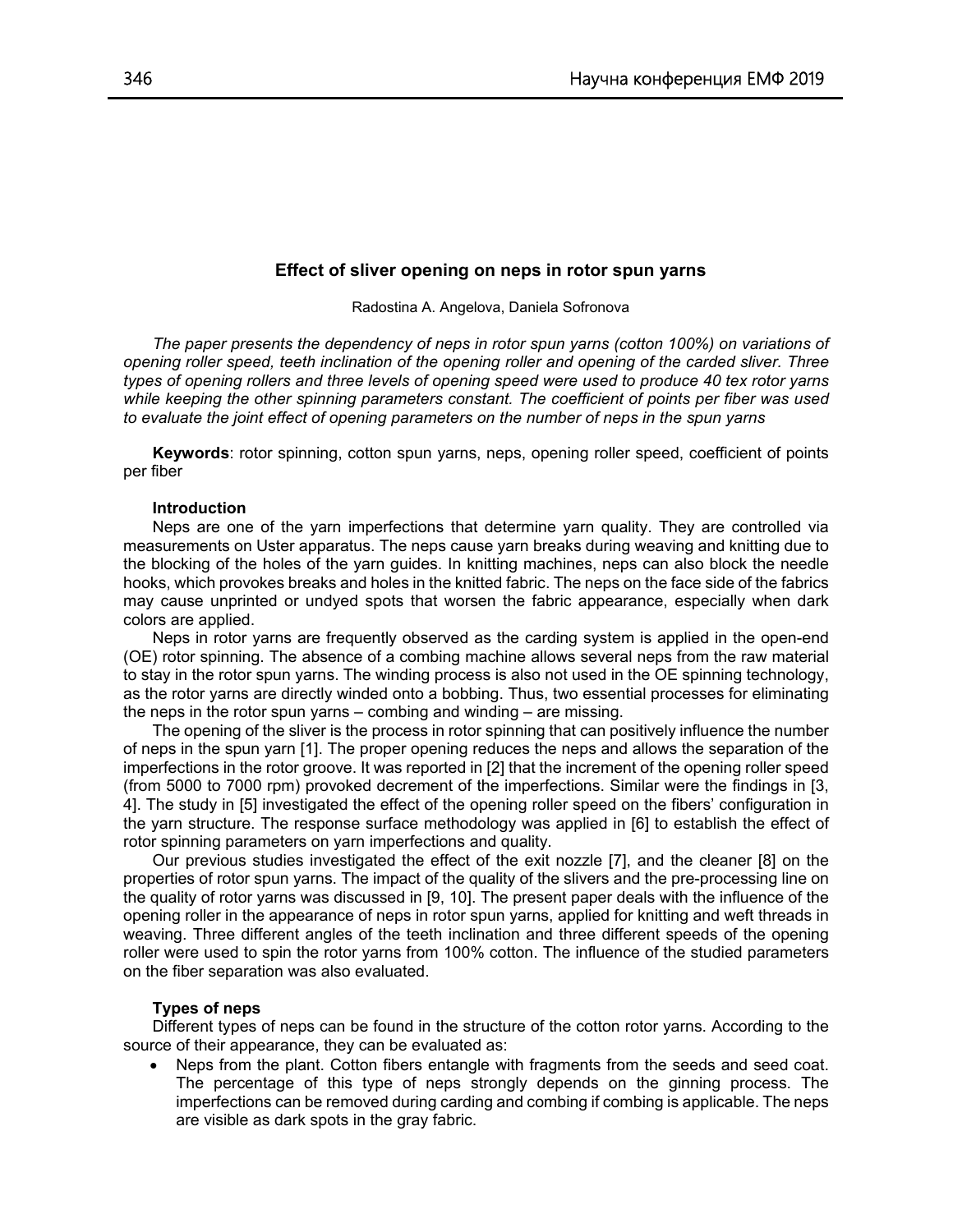- Neps from the raw material. Cotton bales contain a different percentage of dead or immature fibers, which easily bind in neps. The most effective way to remove these neps are the combing machines, which are not part of the technological process in OE rotor spinning. Carding machines can remove approx. 60% of all impurities in raw cotton [1].
- Neps from mechanical actions in the technological process. The opening line and carding machines can remove a significant part of the impurities and defects in raw cotton. However, improper machine settings or damaged machine parts can create additional neps in the carded sliver [9]. The immature or fine fibers tend to curl up and bend around other fibers, forming new neps.

Large-sized neps (over 1 mm) are the easiest for removing, as the centrifugal forces of the fast rotating mechanical parts of the opening and cleaning machines act successfully on them. They are usually removed after carding. Medium-sized neps (0.4-1 mm) are more difficult for eliminating and some of the neps usually continue to stay in the carded sliver. Small-sized neps (less than 0.4 mm) are the most difficult for removing and can be eliminated only after combing.

#### **Experimental data**

Cotton fibers with 201 mtex mean linear density, were used for the study. The slivers were prepared on a Rieter's Automated Line, a fully automatic production line from bale to finished draw frame sliver. The slivers (3.7 ktex linear density, 20.16 mm mean fiber length and 26.54 mm staple fiber length) were fed to a BD 200 RN rotor-spinning machine. The linear density of all rotor yarns was 40 tex, and the twist was set to 725  $\mathrm{m}^{\text{-}1}$ 

Three different angles of the teeth inclination of the opening roller were tested:  $0^{\circ}$  (OK61 for cotton blends with chemical fibers, 452 teeth),  $9^{\circ}$  (OK37 for chemical fibers, 390 teeth) and 23 $^{\circ}$ (OK40 for cotton fibers, 576 teeth). Three opening roller speeds were used to open the slivers: 6000, 7000 and 8000 rpm. The speed of the rotor was kept constant: 36000 rpm.

The neps in the rotor yarns (+280%) were tested using Uster Tester 3, with measurement speed of 400 m/min. Samples from three different bobbins were tested, and the average values were determined.

To evaluate the fiber separation in each rotor yarn, the number of points per fiber  $C_{\text{ppf}}$  was calculated according to the formula [2]:

$$
C_{ppf} = \frac{np_t n_t^f L}{v_f n_t^s} 10^{-6} ,
$$

where n is the speed of opening roller [rpm];  $p_t$  is the number of teeth on the surface of the opening roller;  $v_f$  is the speed of the sliver feed [m/min],  $n_f^f$  is the fiber linear density [tex];  $n_f^s$  is the sliver linear density [tex], and L is the mean fiber length [m].

#### **Results and discussions**

Figure 1 presents microscopic images of neps in the cotton blend, used for spinning the rotor yarns. Figure 2 shows neps in microscopic pictures of the produced rotor yarns. Figure 3 illustrates neps, observed in knitted fabrics, obtained using rotor spun yarns.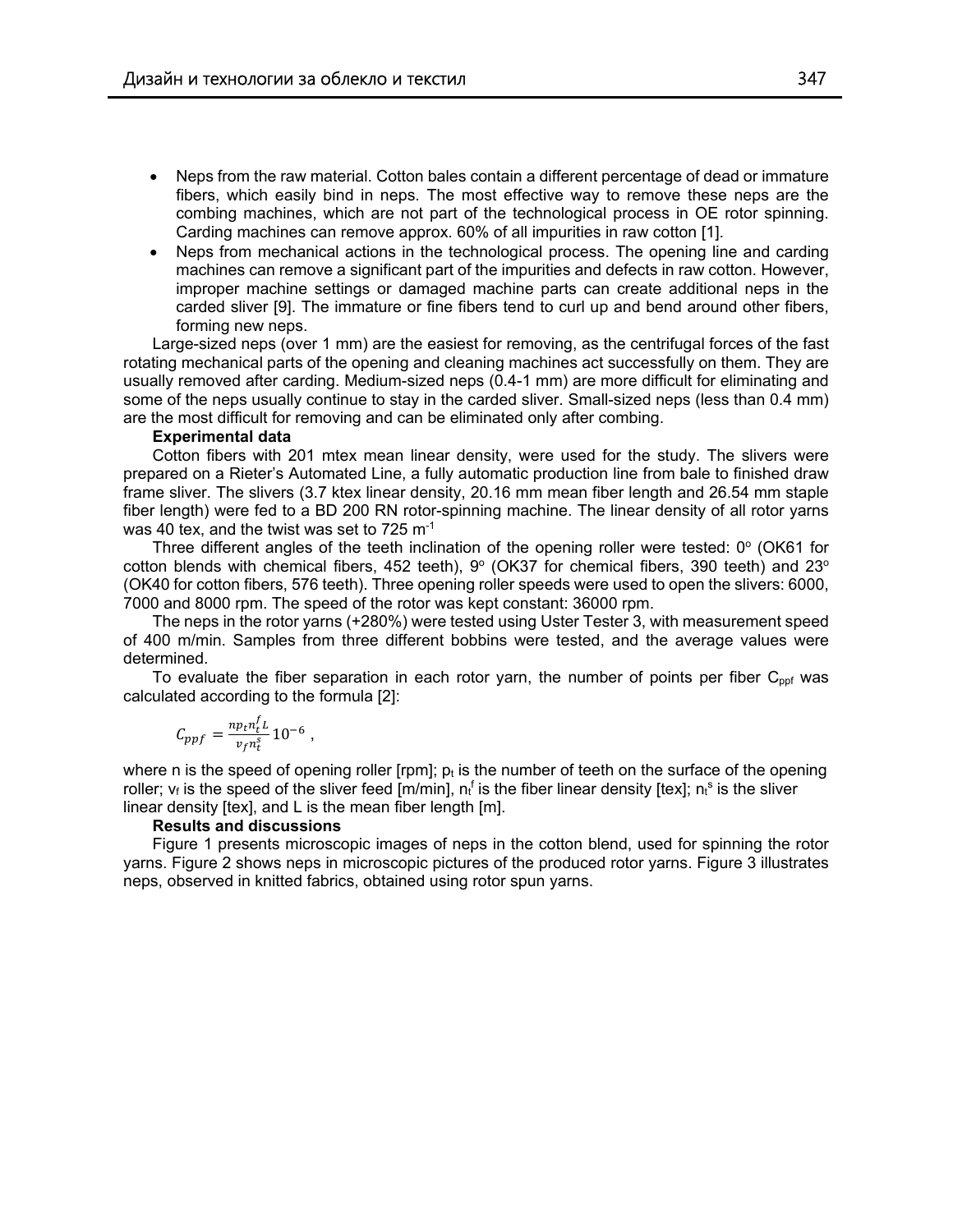

Fig. 1 Microscopic pictures of neps in the carded sliver

Figure 4 presents the results for the measured neps in the spun yarns. The results obtained show that the type of teeth and their inclination is much more important than the speed of the opening roller. The best results, concerning the number of the neps per kilometer in the spun yarn, are obtained with the opening roller OK61 with 0 $^{\circ}$  inclination of the teeth, suitable for cotton blends with chemical fibers. Unexpectedly, the opening roller OK40 with 23° inclination of the teeth gave worse results, though this type of opening roller is designed for pure cotton blends. The application of the OK37 opening roller for chemical fibers (teeth inclination of 9°) led to the highest number of neps in the tested yarns.



Fig. 2 Microscopic pictures of neps in the rotor spun yarns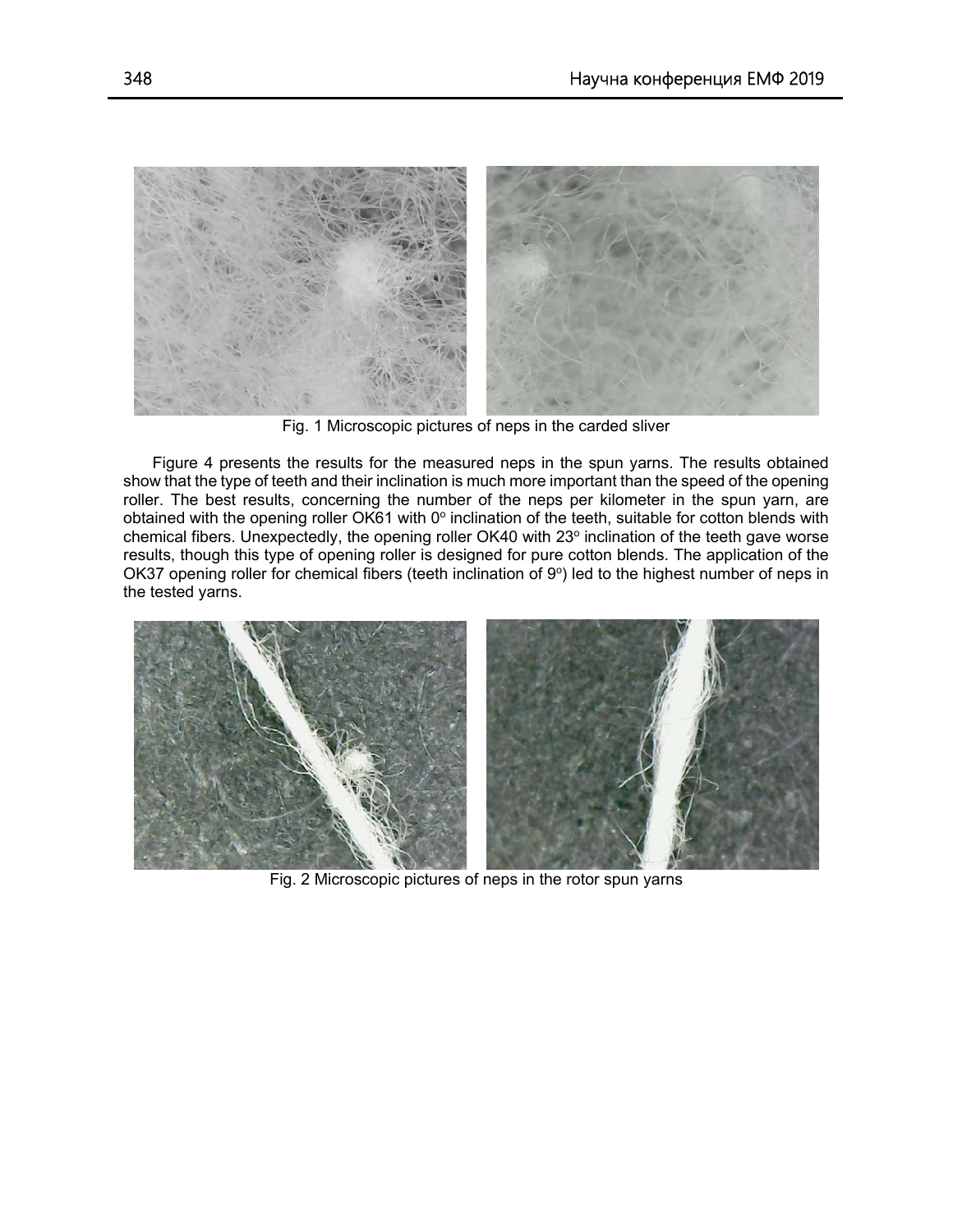

Fig. 3 Microscopic pictures of neps in knitted fabrics

The change of the opening roller speed did not provoke statistically proven differences between the number of the neps in the yarns, produced with the same opening roller type.

The calculated coefficient of points per fiber  $C_{\text{ppf}}$  for each of the studied regimes is shown in Fig. 5. The most effective opening of the sliver was assured by the opening roller, meant for cotton blends (23 $\degree$  teeth inclination). The opening roller type that gave the lowest results for neps in the yarn (0 $\degree$ teeth inclination) is on the second place. In fact, this type of opening roller (OK61), working with 7000 rpm and 8000 rpm gave similar results for  $C_{\text{pot}}$  as the OK40 opening roller, working with 6000 rpm. The opening roller, designed for chemical fibers, assured lowest values of the opening of the carded sliver.

Obviously, the increment of the opening roller speed from 6000 rpm to 7000 rpm and 8000 rpm led to increased  $C_{\text{ppf}}$ . However, the increment of  $C_{\text{ppf}}$  cannot be an end in itself, because the studies in [5, 6] show that the increment of the opening roller speed leads to in deterioration in yarns strength due to fiber breaks.



Fig. 4 Effect of teeth inclination angle and opening roller speed on the number of neps in the rotor spun yarns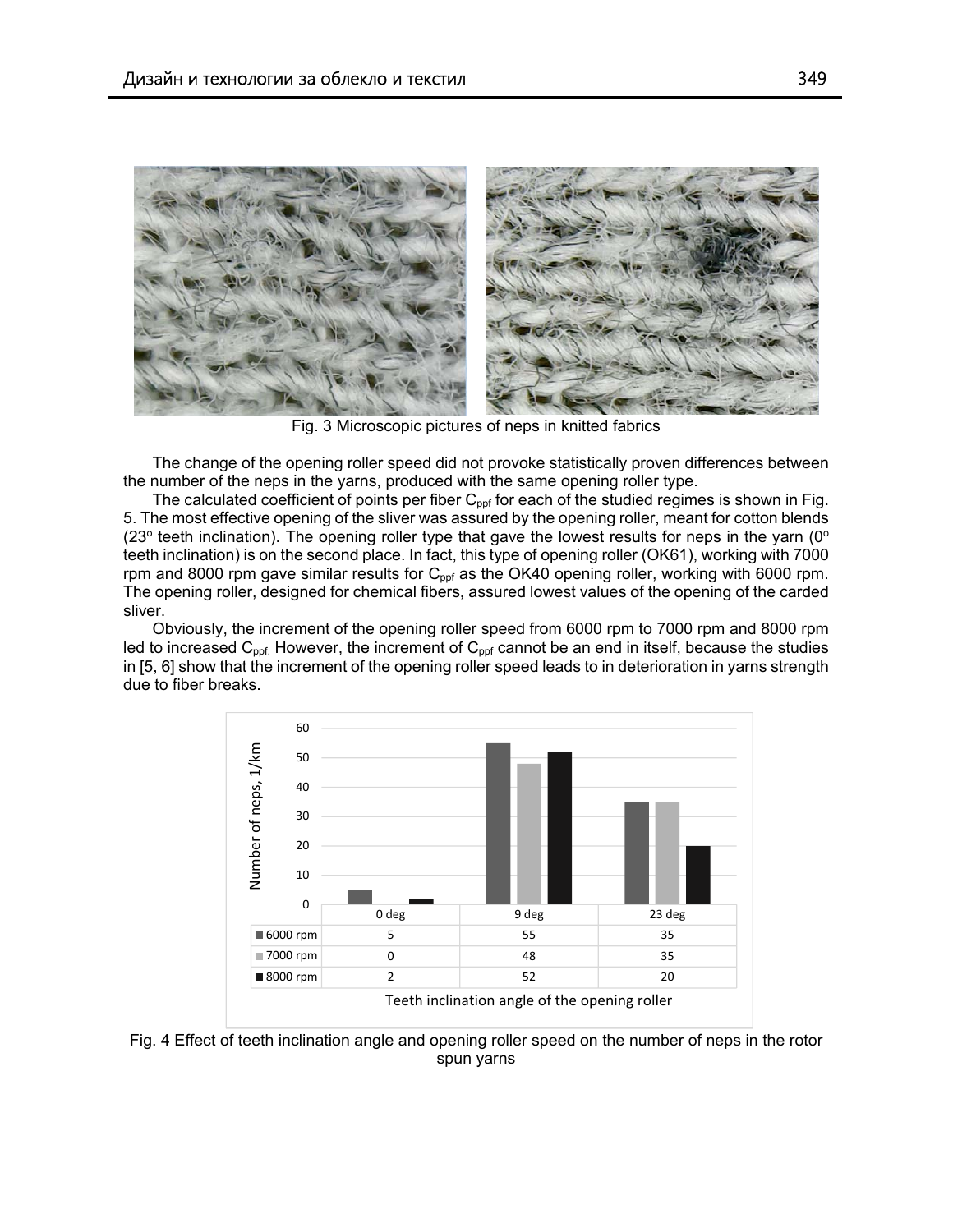



#### **Conclusions**

We have investigated the effect of the opening roller speed, the angle of the teeth inclination of the opening roller and the sliver opening effect on the number of neps in rotor spun yarns made of cotton 100%.

It was found that the type of opening roller had a more significant effect on the neps in the yarn than the speed of the opening roller. The highest opening effect of the sliver was obtained using opening roller speed of 8000 rpm and using the opening roller type for cotton fibers, followed by the opening roller type meant for blends of cotton with chemical fibers.

Best results concerning the number of neps per kilometer in the rotor yarn were obtained using the opening roller for blends of cotton and chemical fibers. This result could be addressed to the joint effect of the teeth inclination and the opening effect. It can be assumed that the highest opening (highest  $C_{\text{pof}}$ ), obtained by using opening roller for cotton blends, leads to unwanted effects (e.g. fibers breaking) that precondition neps formation.

#### **References**

- 1. Lawrence C., Advances in Yarn Spinning Technologies, Woodhead Publishing, The Textile Institute Series, Manchester, United Kingdom, ISBN 10 84569 444 9, ISBN 13: 978 1 84569 444 9, pp. 315-344, 2010.
- 2. Kong, L. X., Platfoot, R. A., & Wang, X. (1996). Effects of fiber opening on the uniformity of rotor spun yarns. Textile research journal, 66(1), 30-36.
- 3. Ahmed, F., Saleemi, S., Rajput, A. W., Shaikh, I. A., & Sahito, A. R. (2014). Characterization of rotor spun knitting yarn at high rotor speeds. Technical Journal, 19, 73-78.
- 4. Mwasiagi, J., & Mirembel, J. (2018) Influence of Spinning Parameters on thin and thick Places of rotor spun yarns. International Journal of Computational and Experimental Science and Engineering, 4(2), 1-7.
- 5. Ishtiaque, S. M., & Kumar, P. (1994). Impact of rotor and opening roller speeds on configuration of fibres in yarn, vol. 19, 71-75.
- 6. Khan, K., & Rahman, H. (2015). Study of Effect of Rotor Speed, Combing-Roll Speed and Type of Recycled Waste on Rotor Yarn Quality Using Response Surface Methodology. Journal of Polymer and Textile Engineering, 2(1), 47-55.
- 7. Angelova R. A., Influence of the exit nozzle on the properties of rotor spun yarns, Tekstil & Obleklo, No.3, 1997.